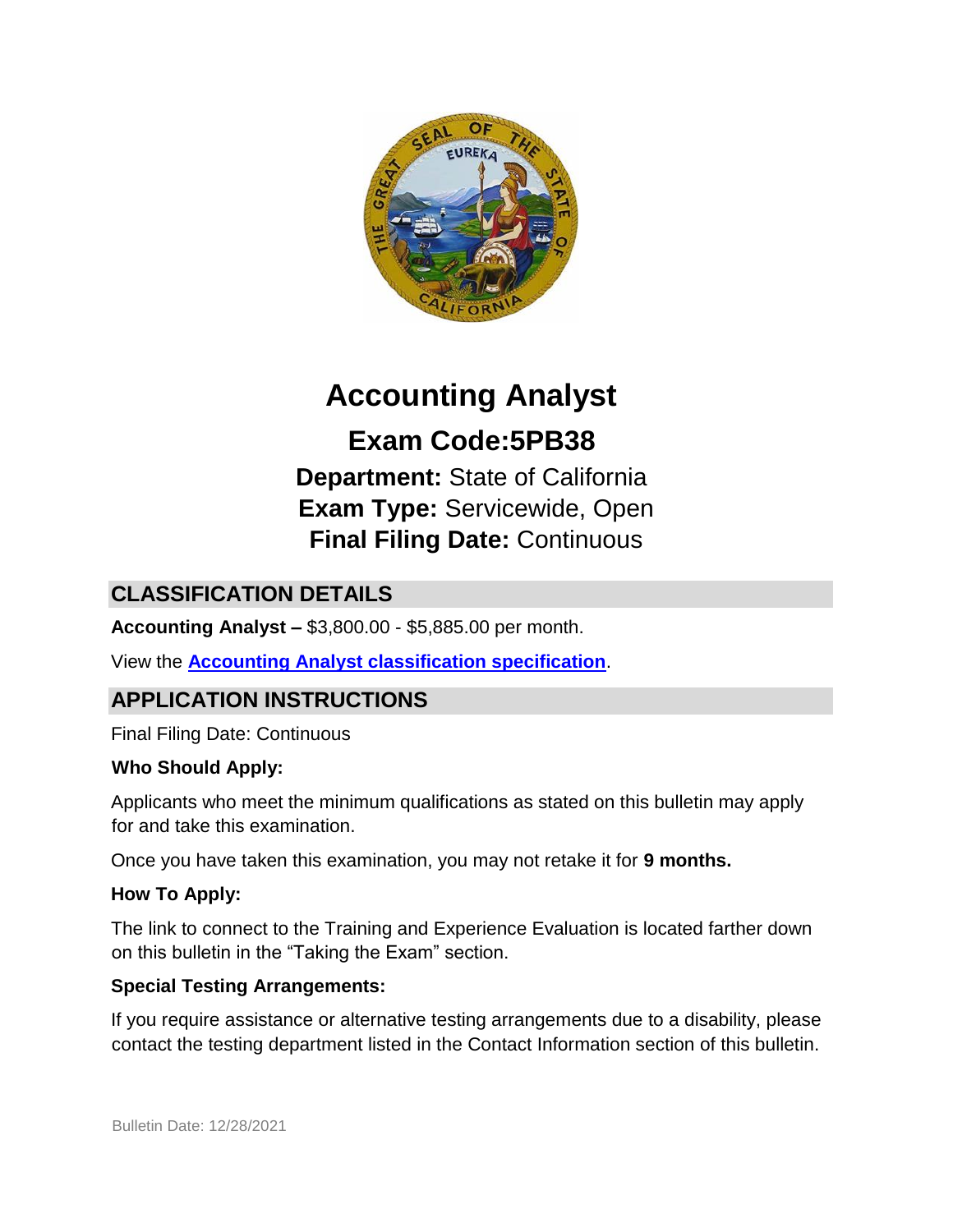## **MINIMUM QUALIFICATIONS**

All applicants must meet the education and/or experience requirements as stated on this exam bulletin to be accepted into the examination. Part-time or full-time jobs, regardless of whether paid or volunteer positions, and inside or outside California state service will count toward experience.

#### **Accounting Analyst**

#### **Education:**

#### **Either 1**

Equivalent to graduation from college with a specialization in accounting. (Registration as a senior student in a recognized institution will admit applicants to the examination, but they must produce evidence of successful completion of the curriculum and the prescribed courses before they may be considered eligible for appointment.)

## **Or 2**

Completion of the equivalent of 45 semester units given by a collegiate-grade residence or correspondence institution, of which 24 units must include courses in financial accounting, managerial accounting, first semester intermediate accounting and advanced accounting (or second semester intermediate accounting), fund/governmental accounting, cost accounting, auditing, business law, computer applications/management information systems. (Persons who will complete course work requirements during the current quarter or semester will be admitted to the examination, but they must produce evidence of successful completion of the curriculum and the prescribed courses before they may be considered eligible for appointment.) Successful completion of the State Fund Accounting Course administered by the Department of Finance, shall receive credit for three semester hours toward the required accounting courses.

# **POSITION DESCRIPTION**

### **Accounting Analyst**

This is the recruiting, developmental, and first journey level class in this series, for persons qualified to perform analytical, forecasting, planning, and/or advisory duties in the area of accounting.

## **EXAMINATION SCOPE**

This examination consists of the following components:

**Training and Experience Evaluation –** Weighted 100% of the final score.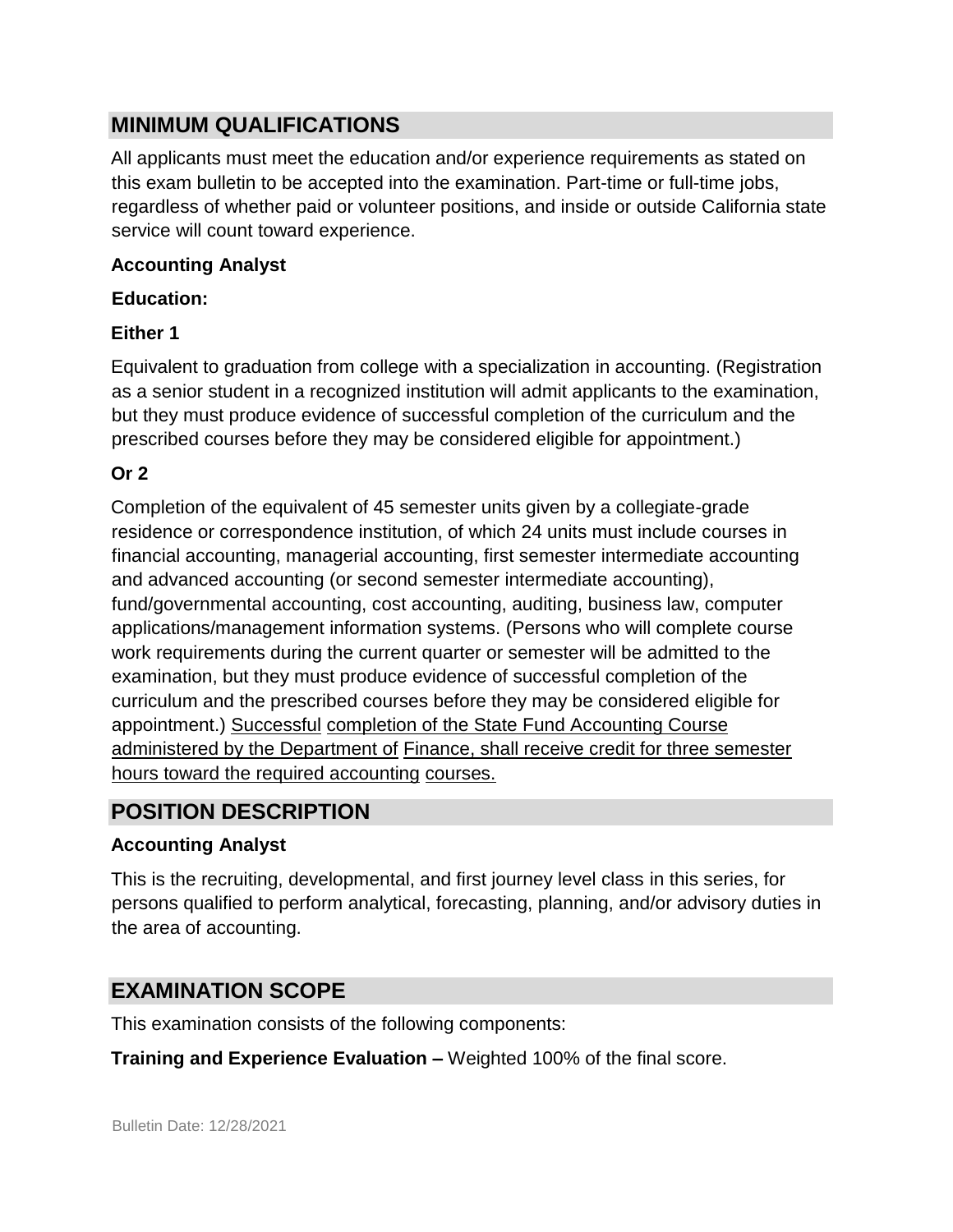The examination will consists solely of a **Training and Experience Evaluation.** To obtain a position on the eligible list, a minimum score of 70% must be received. Applicants will receive their score upon completion of the Training and Experience Evaluation process.

In addition to evaluating applicants' relative knowledge, skills, and ability, as demonstrated by quality and breadth of education and/or experience, emphasis in each exam component will be measuring competitively, relative job demands, each applicant's:

### **Knowledge of:**

- 1. Accounting principles and procedures
- 2. Governmental accounting and budgeting
- 3. Principles of electronic data processing
- 4. Principles of policy formulation
- 5. Statistical methods
- 6. Principles of finance
- 7. Business law
- 8. Principles of business management

## **Ability to:**

- 1. Apply accounting principles and practices.
- 2. Analyst data and draw sound conclusions.
- 3. Analyze situations accurately and adopt an effective course of action.
- 4. Prepare clear, comprehensive, and concise reports.
- 5. Apply principles of finance and develop financial policy.
- 6. Apply statistical methods.
- 7. Analyze a variety of accounting data.
- 8. Identify trends, make projections, and draw conclusions.
- 9. Make sound decisions and recommendations with regard to accounting problems.
- 10.Work closely with operation managers to identify accounting office capabilities as they apply to a variety of program needs.
- 11.Establish and maintain cooperative relations with those contacted in the work 12. Interpret and apply laws, rules, standards, and procedures.
- 13. Communicate effectively

# **ELIGIBLE LIST INFORMATION**

A servicewide, open eligible list for the **Accounting Analyst** classification will be established for:

State of California (all State of California departments, statewide)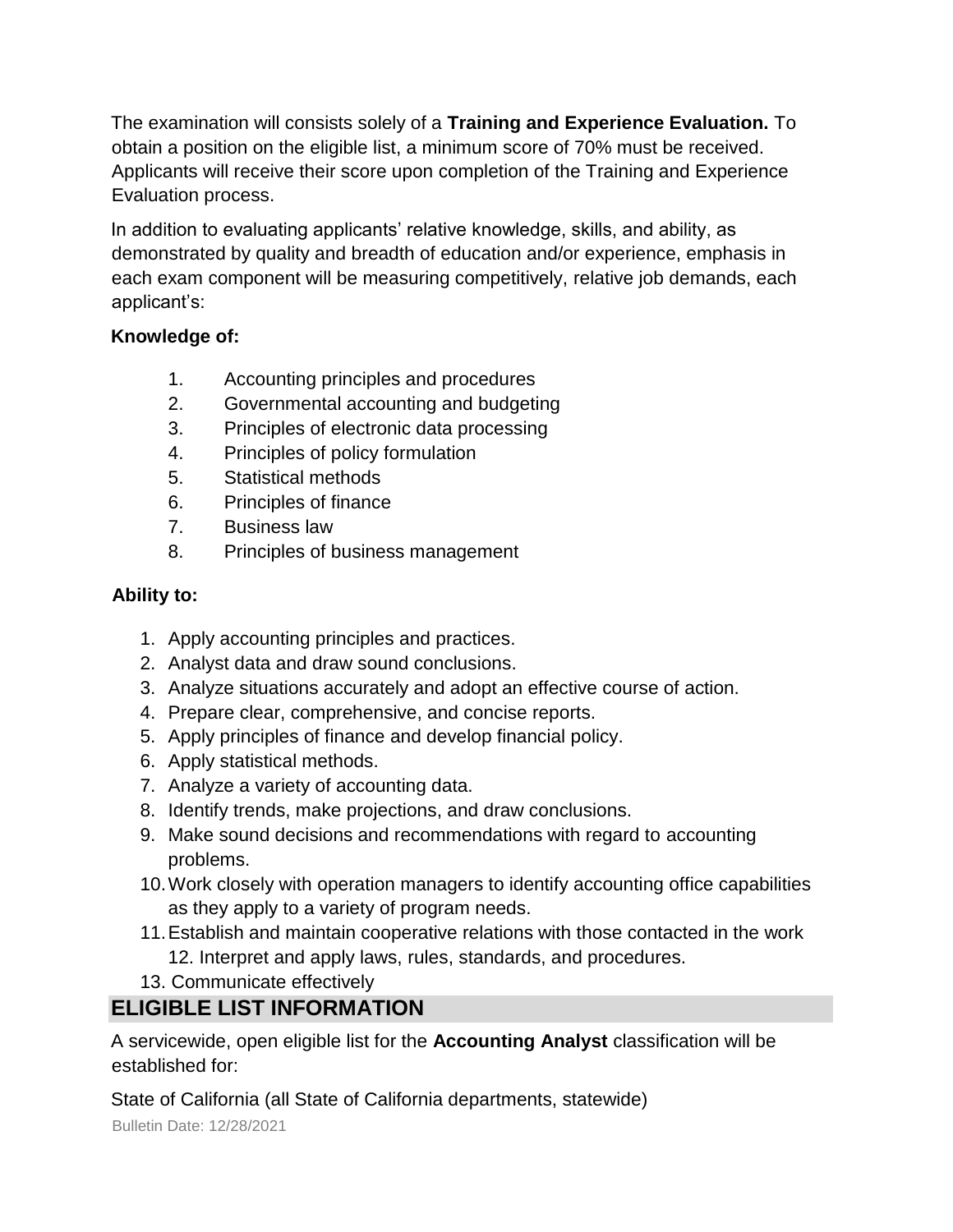The names of successful competitors will be merged onto the eligible list in order of final score regardless of exam date. Eligibility expires **12 months** after it is established. Applicants must then retake the examination to reestablish eligibility.

Veterans' Preference will be granted for this examination. In accordance with Government Codes 18973.1 and 18973.5, whenever any veteran, or widow or widower of a veteran achieves a passing score on an open examination, he or she shall be ranked in the top rank of the resulting eligible list.

Veterans status is verified by the California Department of Human Resources (CalHR). Information on this program and the Veterans' Preference Application (Std. 1093) is available **[online.](https://www.jobs.ca.gov/CalHRPublic/Landing/Jobs/VeteransInformation.aspx)** [A](https://www.jobs.ca.gov/CalHRPublic/Landing/Jobs/VeteransInformation.aspx)dditional information on veteran benefits is available at the Department of Veterans Affairs.

Career Credits **will not** granted for examinations administered on an Open basis or Promotional basis.

## **EXAMINATION INFORMATION**

**[Preview of the Accounting Analyst Training and Experience Evaluation](https://jobs.ca.gov/jobsgen/5PB38c.pdf)**

### **PREPARING FOR THE EXAMINATION**

Here is a list of suggested resources to have available prior to taking the exam.

**Employment History:** Employment dates, job titles, organization names and addresses, names of supervisors or persons who can verify your job responsibilities, and phone numbers of persons listed above.

**Education:** School names and addresses, degrees earned, dates attended, courses taken (verifiable on a transcript), persons or office who can verify education, and phone numbers of persons or offices listed above.

**Training:** Class titles, certifications received, names of persons who can verify your training, and phone numbers of persons listed above.

# **TAKING THE EXAMINATION**

Take the **[Accounting Analyst exam](https://www.jobs.ca.gov/CalHRPublic/Login.aspx?ExamId=5PB38)**[.](https://www.jobs.ca.gov/CalHRPublic/Login.aspx?ExamId=5PB38)

# **TESTING DEPARTMENTS**

State of California (all State of California departments) **CONTACT INFORMATION** 

California Department of Human Resources CalCareer Service Center 1810 16th Street Sacramento, CA 95814

Bulletin Date: 12/28/2021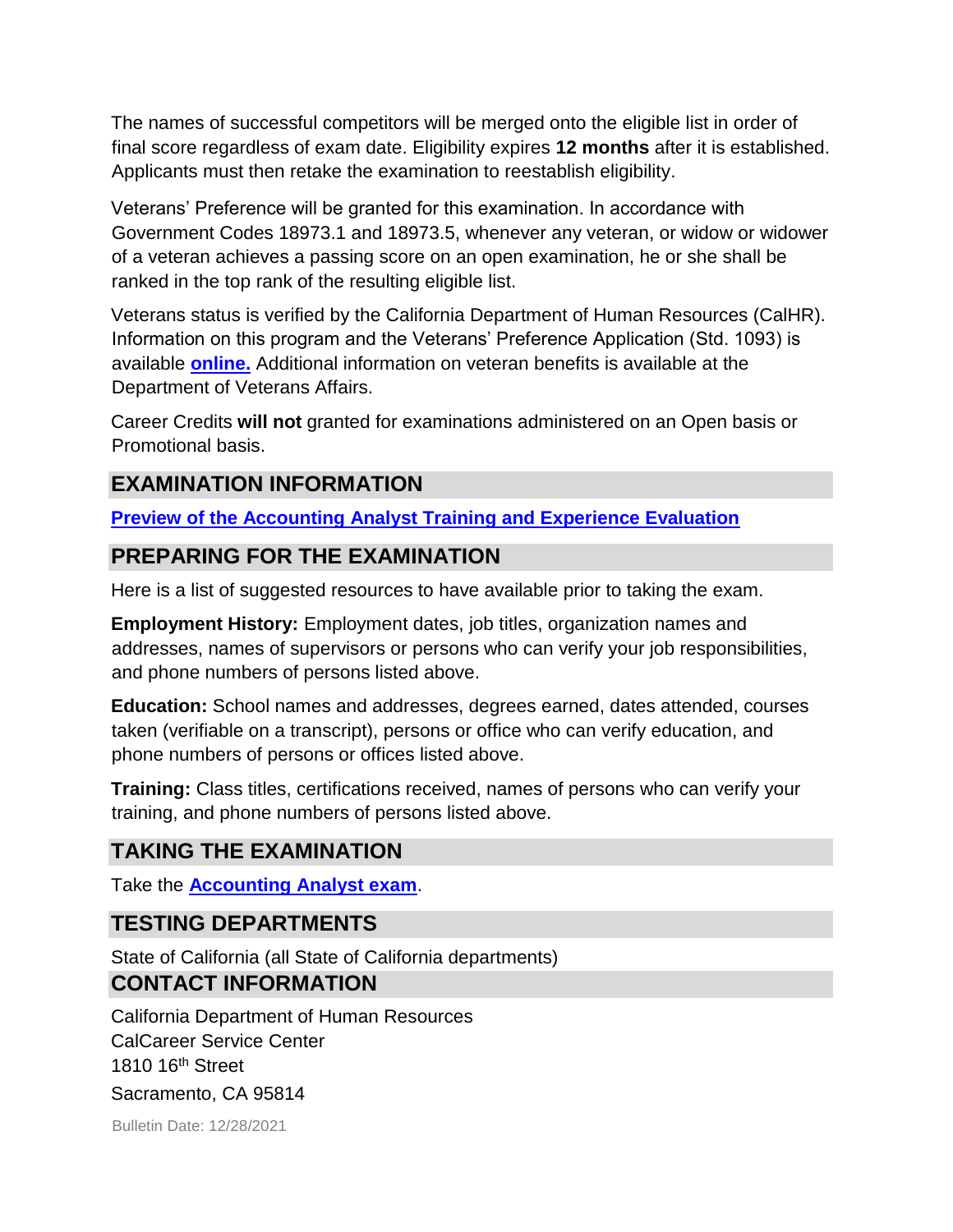Phone: (866) 844-8671 Email: CalCareer@CalHR.CA.GOV

California Relay Service: 7-1-1 (TTY and voice)

TTY is a Telecommunications Device for the Deaf, and is reachable only from phones equipped with a TTY Device.

# **EQUAL OPPORTUNITY EMPLOYER**

The State of California is an equal opportunity employer to all, regardless of age, ancestry, color, disability (mental and physical), exercising the right of family care and medical leave, gender, gender expression, gender identity, genetic information, marital status, medical condition, military or veteran status, national origin, political affiliation, race, religious creed, sex (includes pregnancy, childbirth, breastfeeding, and related medical conditions), and sexual orientation.

## **DRUG-FREE STATEMENT**

It is an objective of the State of California to achieve a drug-free State work place. Any applicant for State employment will be expected to behave in accordance with this objective, because the use of illegal drugs is inconsistent with the law of the State, the rules governing civil service, and the special trust placed in public servants.

# **GENERAL INFORMATION**

Examination and/or Employment Application (STD 678) forms are available at the California Department of Human Resources, local offices of the Employment Development Department, and through your **[CalCareer Account.](http://www.jobs.ca.gov/)**

If you meet the requirements stated on this examination bulletin, you may take this examination, which is competitive. Possession of the entrance requirements does not assure a place on the eligible list. Your performance in the examination described in this bulletin will be rated against a predetermined job-related rating, and all applicants who pass will be ranked according to their score.

The California Department of Human Resources (CalHR) reserves the right to revise the examination plan to better meet the needs of the service, if the circumstances under which this examination was planned change. Such revision will be in accordance with civil service laws and rules and all applicants will be notified.

General Qualifications: Applicants must possess essential personal qualifications including integrity, initiative, dependability, good judgement, the ability to work cooperatively with others, and a state of health consistent with the ability to perform the assigned duties of the class. A medical examination may be required. In open examinations, investigation may be made of employment records and personal history and fingerprinting may be required.

Bulletin Date: 12/28/2021